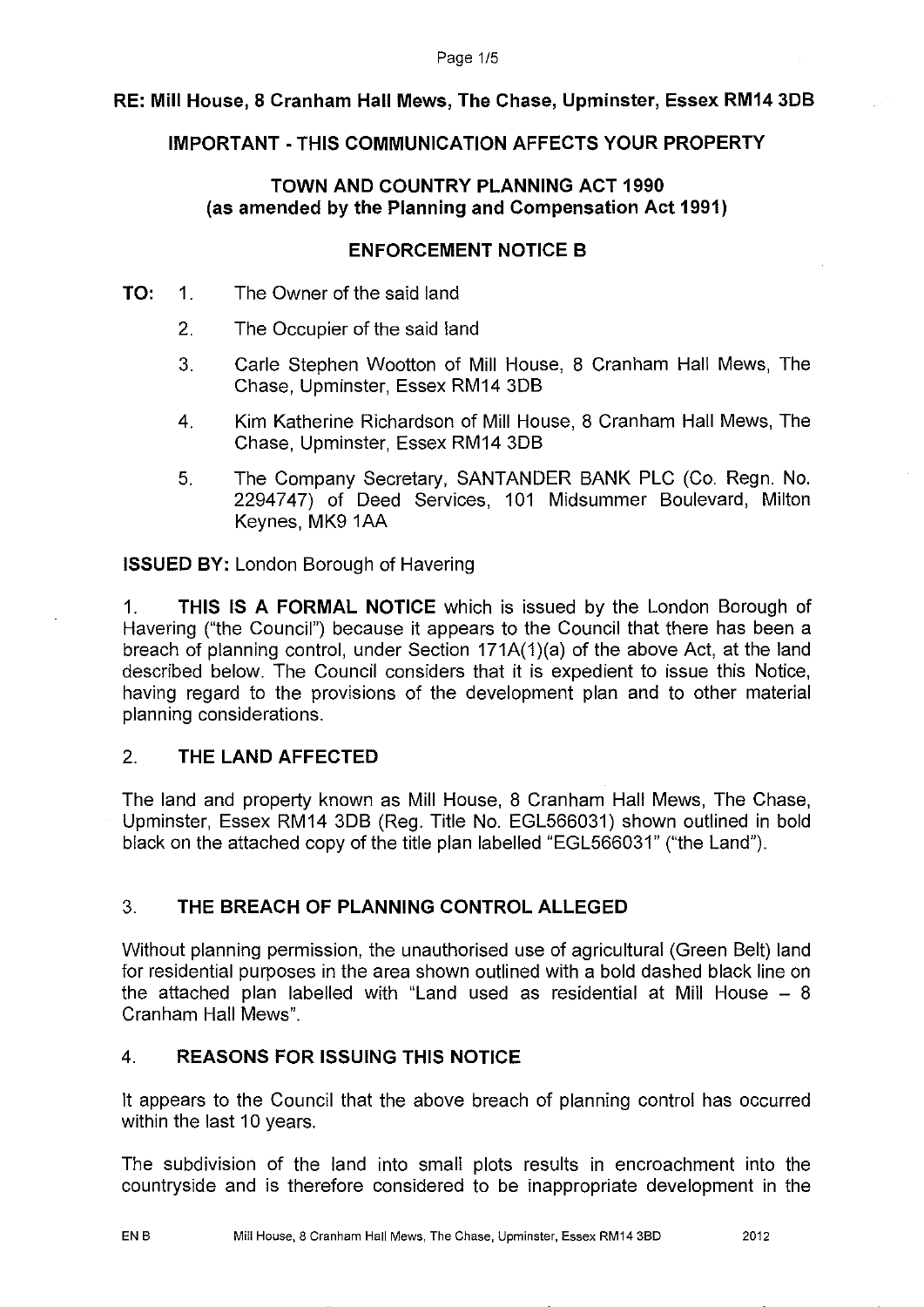Metropolitan Green Belt. This is contrary to Policy DC45 of the Local Development Framework ("LDF"), Development Control Policies, Development Plan Document ("DPD") and the guidance contained in PPG2.

The Council do not consider that planning permission for residential use should now be given because planning conditions would not overcome clear policy-led objections to the development.

In making its decision to issue this Notice the Council considered that the relevant policies are the following: the Local Development Framework policies DC22, DC45, DC47, DC61 and DC68 of the LDF Development Control Policies DPD; the Cranham Conservation Area Character Appraisal and Management proposals London Plan Policies 7.8 and 7.16; guidance PPS5 planning for historic environment and PPG2 Green Belts.

### 5. **WHAT YOU ARE REQUIRED TO DO**

(i) Stop using the Land for residential purposes.

Time for compliance: Two months from the effective date of this notice.

(ii) Remove from the Land any building materials rubble machinery equipment apparatus tools scrap and waste brought onto the Land in association with the unauthorised use or arising from compliance with the requirement above and restore the Land to its condition before the breach occurred.

Time for compliance: Two months from the effective date of this notice.

# 6. **WHEN THIS NOTICE TAKES EFFECT**

This Notice takes effect on  $18<sup>th</sup>$  April 2012, unless an appeal is made against it beforehand.

Dated: 15<sup>th</sup> March 2012

Signed:

Healy

Authorised Officer on behalf of the London Borough of Havering Town Hall, Main Road, Romford RM1 3BD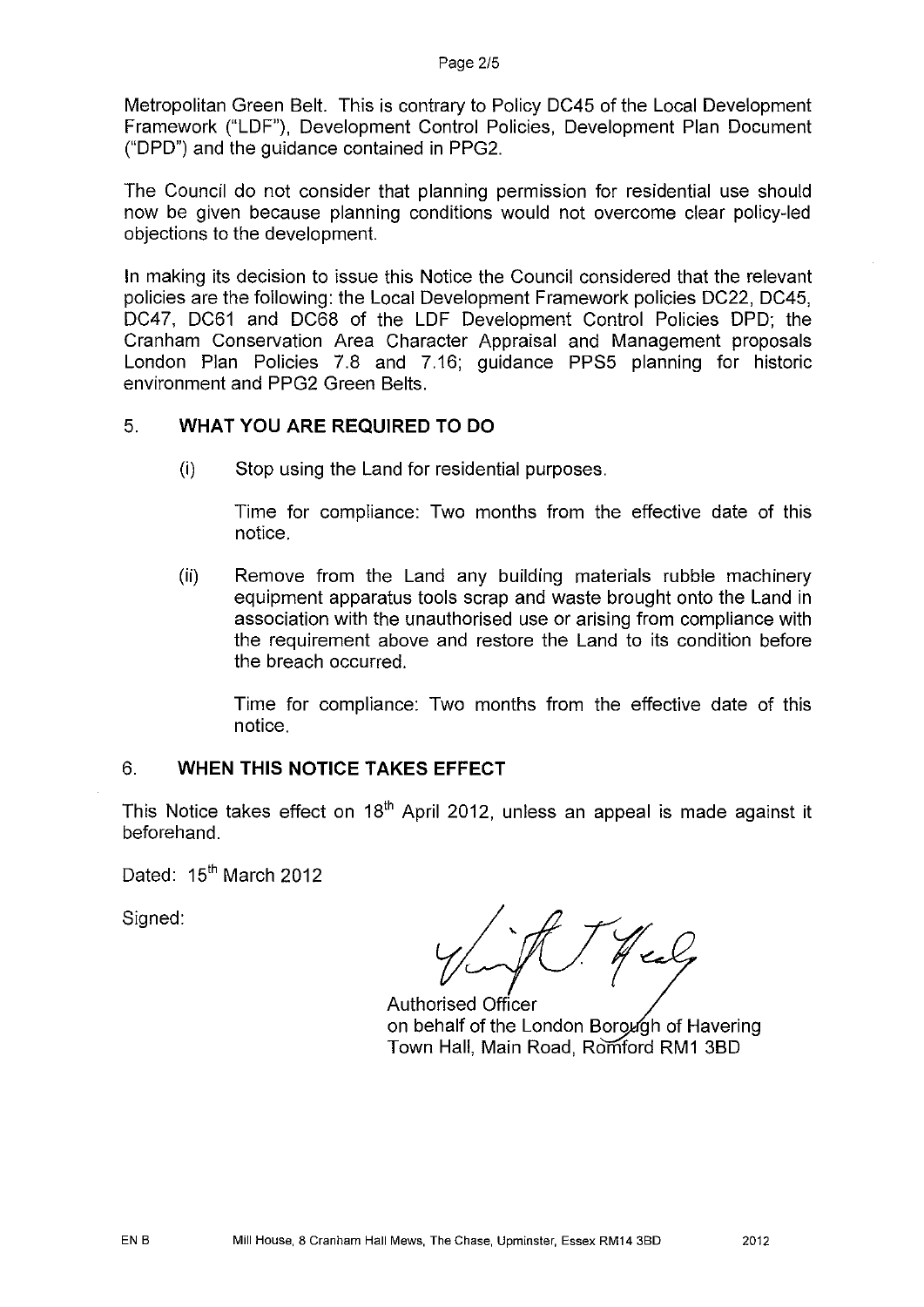### **YOUR RIGHT OF APPEAL**

You can appeal against this Enforcement Notice to the Secretary of State by 18<sup>th</sup> April 2012. Further details are given in the attached explanatory note.

# **WHAT HAPPENS IF YOU DO NOT APPEAL**

If you do not appeal against this Enforcement Notice, it will take effect on 18<sup>th</sup> April 2012 and you must then ensure that the required steps for complying with it, for which you may be held responsible, are taken within the period specified in the Notice.

**FAILURE TO COMPLY WITH AN ENFORCEMENT NOTICE WHICH HAS TAKEN EFFECT CAN RESULT IN PROSECUTION AND/OR REMEDIAL ACTION BY THE COUNCIL.**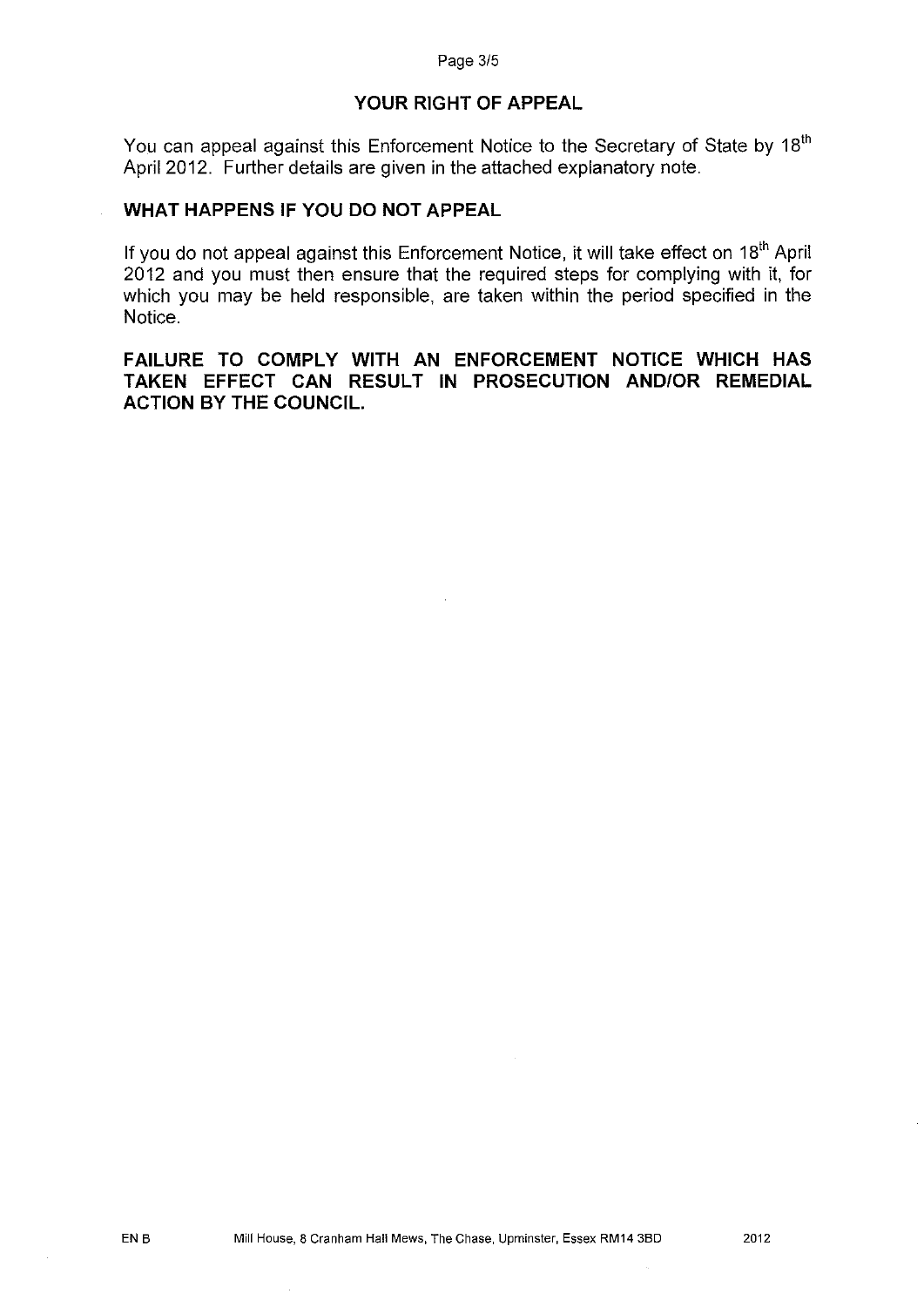#### Page 4/5

#### **EXPLANATORY NOTES**

#### **STATUTORY PROVISIONS**

A summary of Sections 171A, 171B and 172 to 177 of the Town and Country Planning Act 1990 (as amended) is enclosed with this Notice.

#### **YOUR RIGHT OF APPEAL**

You can appeal against this Notice, but any appeal must be in writing and received, or posted (with the postage paid and properly addressed) in time to be received in the ordinary course of the post, by the Secretary of State before  $18<sup>th</sup>$ April 2012.

If you intend to appeal against this Notice you should follow the instructions given on the information sheet from the Planning Inspectorate which accompanies this Notice. You should also send the Secretary of State a copy of the Notice.

#### **GROUNDS OF APPEAL**

The grounds of appeal are set out in Section 174 of the Town and Country Planning Act 1990 (as amended) you may appeal on one or more of the following grounds:-

- (a) that, in respect of any breach of planning control which may be constituted by the matters stated in the Notice, planning permission ought to be granted, as the case may be, the condition or limitation concerned ought to be discharged;
- (b) that those matters have not occurred;
- (c) that those matters (if they occurred) do not constitute a breach of planning control;
- (d) that, at the date when the notice was issued, no enforcement action could be taken in respect of any breach of planning control which may be constituted by those matters;
- (e) that copies of the Enforcement Notice were not served as required by section 172;
- (f) t hat steps required by the notice to be taken, or the activities required by the notice to cease, exceed what is necessary to remedy any breach of planning control which may be constituted by those matters or, as the case may be, to remedy any injury to amenity which has been caused by any such breach;
- (g) that any period specified in the notice in accordance with section 173(9) falls short of what should reasonably be allowed.

Not all these grounds may be relevant to you.

### **PLANNING APPLICATION FEE**

Should you wish to appeal on Ground (a) - that planning permission should be granted for the unauthorised development - then a fee of £335.00 is payable both to the Secretary of State and to the Council making the total fees payable £670.00.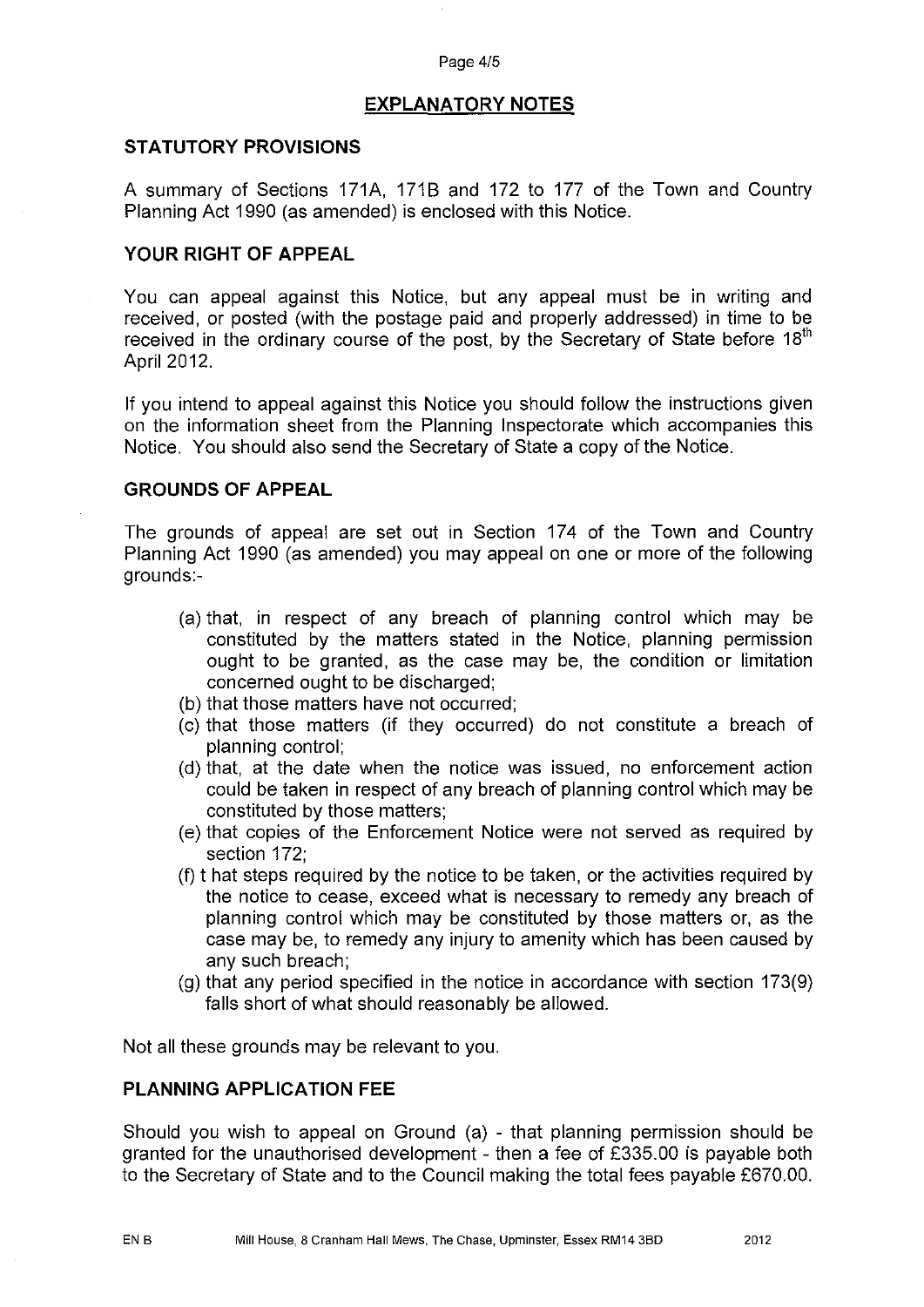Contact the Council with regard to payment. If the fees are not paid then that ground of appeal will not be valid.

#### **STATEMENT ON GROUNDS OF APPEAL**

You must submit to the Secretary of State, either when giving notice of appeal or **within 14 days** from the date on which the Secretary of State sends you a notice so requiring you, a statement in writing specifying the grounds on which you are appealing against the enforcement notice and stating briefly the facts on which you propose to rely in support of each of those grounds.

### **RECIPIENTS OF THE ENFORCEMENT NOTICE**

The names and addresses of all the persons on whom the Enforcement Notice has been served are:

- 1. The Owner of the said land
- 2. The Occupier of the said land
- 3. Carle Stephen Wootton of Mill House, 8 Cranham Hall Mews, The Chase, Upminster, Essex RM14 3DB
- 4. Kim Katherine Richardson of Mill House, 8 Cranham Hall Mews, The Chase, Upminster, Essex RM14 3DB
- 5. The Company Secretary, SANTANDER BANK PLC (Co. Regn. No. 2294747) of Deed Services, 101 Midsummer Boulevard, Milton Keynes, MK9 1AA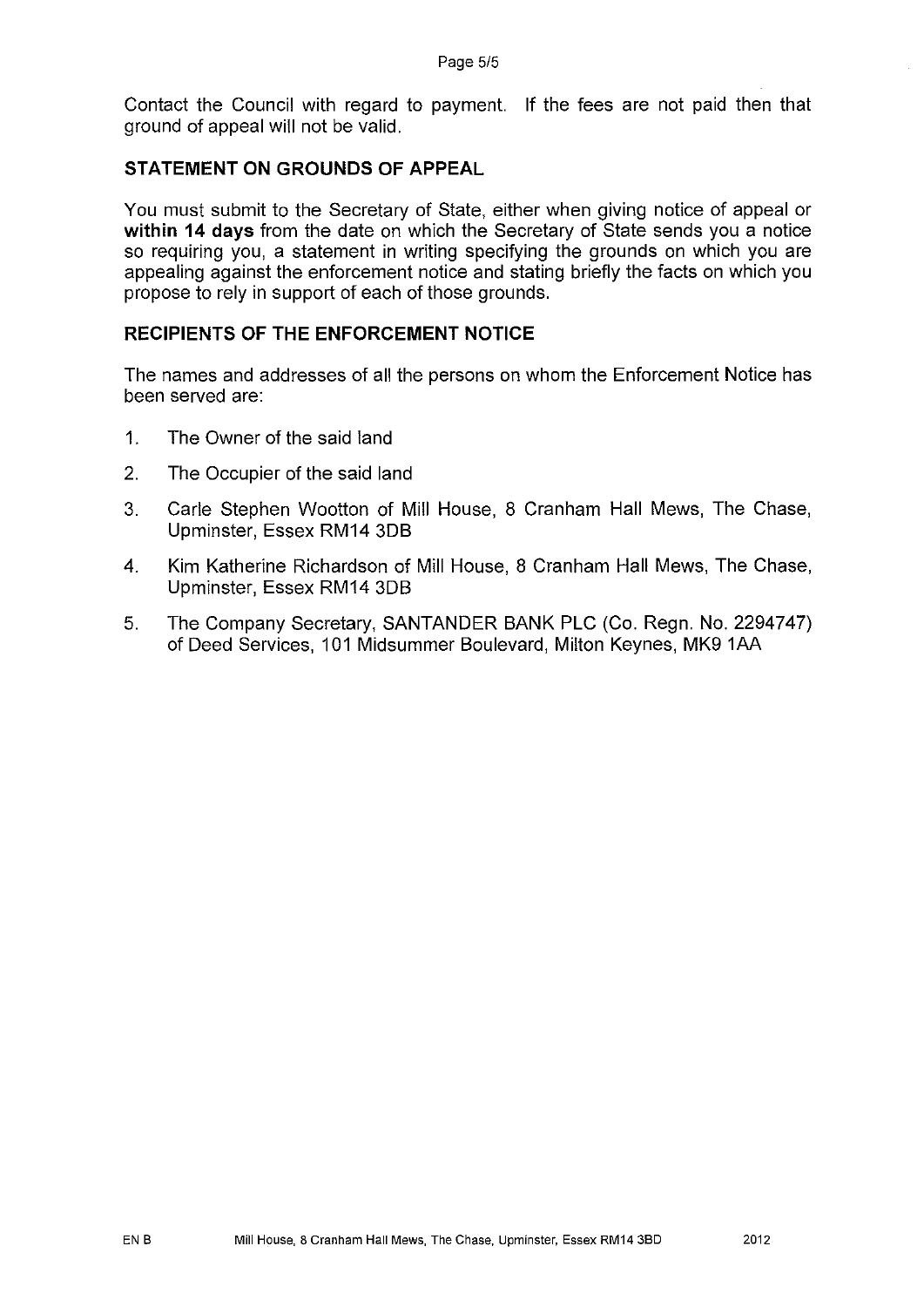